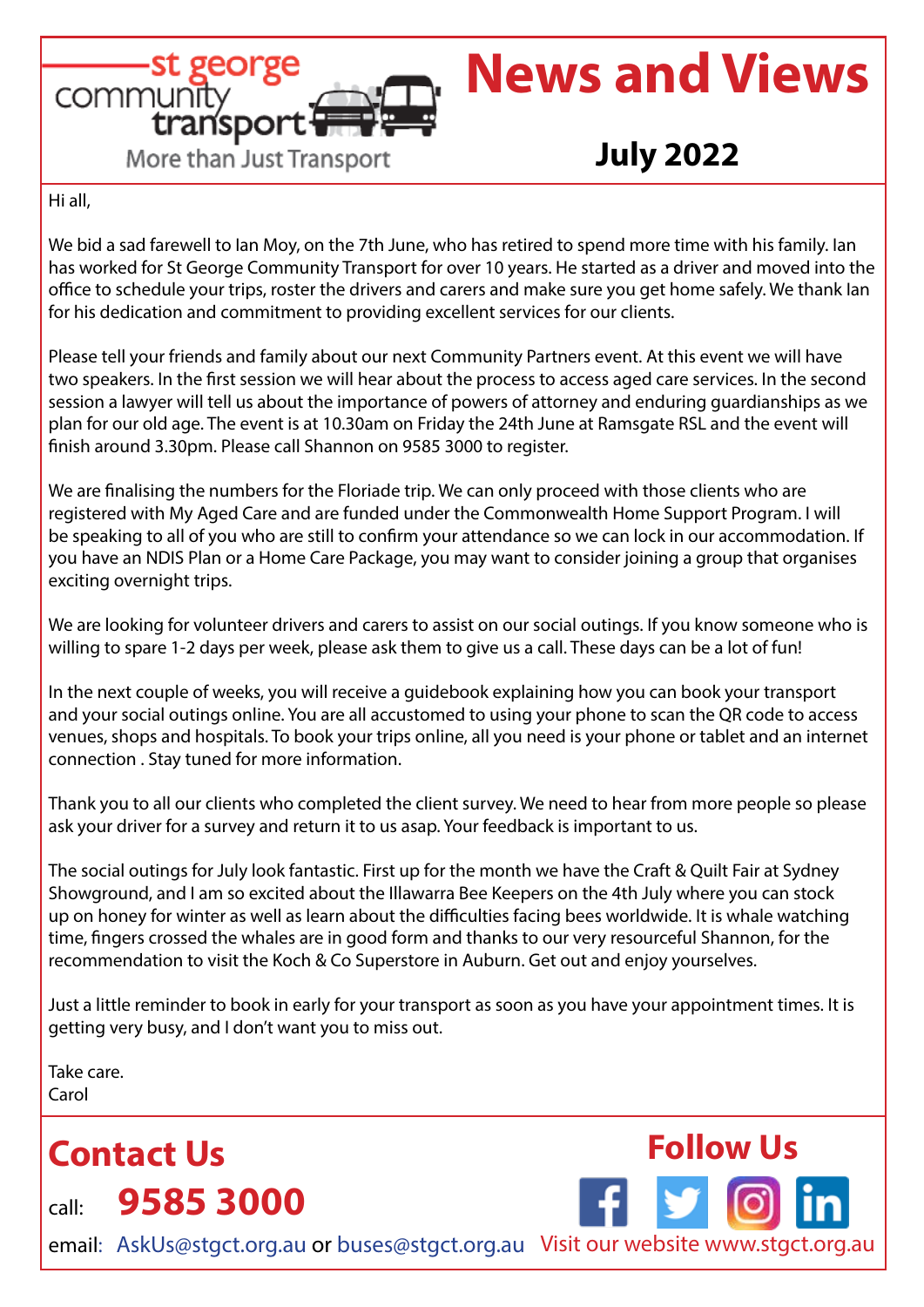

# **Happy Retirement Ian**

Long-time legendary employee, Ian Moy is retiring, his last day with STGCT will be 7/6/2022.

Ian has been a dedicated employee for more than 12 years. Starting as a driver, Ian progressed to working in the office and has taken on many different roles and tasks including service delivery, scheduling, dispatch, bookings, Chief Fire Warden, WHS, on-call, verifications, banking, to name a few.

Within the office Ian is fondly referred to a 'superman' as he is always there to jump in and sort out any emergency.

Over the years, Ian has developed a lovely rapport with clients and staff and is well known for his signature cheeky banter and funny comments.

Thank you, Ian, for your incredible contributions to our team. We will certainly miss you and we hope you enjoy your future travels and adventures with your family during your retirement.

All the best, from all of us at STGCT.

# **Sign up now for our next event**

### **Friday the 24th June**

**Ramsgate RSL,** Cnr Ramsgate Rd and Chuter Ave, Sans Souci

# **10.30am**

Learn what happens at an Aged Care Assessment and how you can prepare and plan for help and supports as you get older.

### **Please ring 1300 120 574 or 9585 3000.**

An online booking facility is available at

**www.communitypartners.**org.au

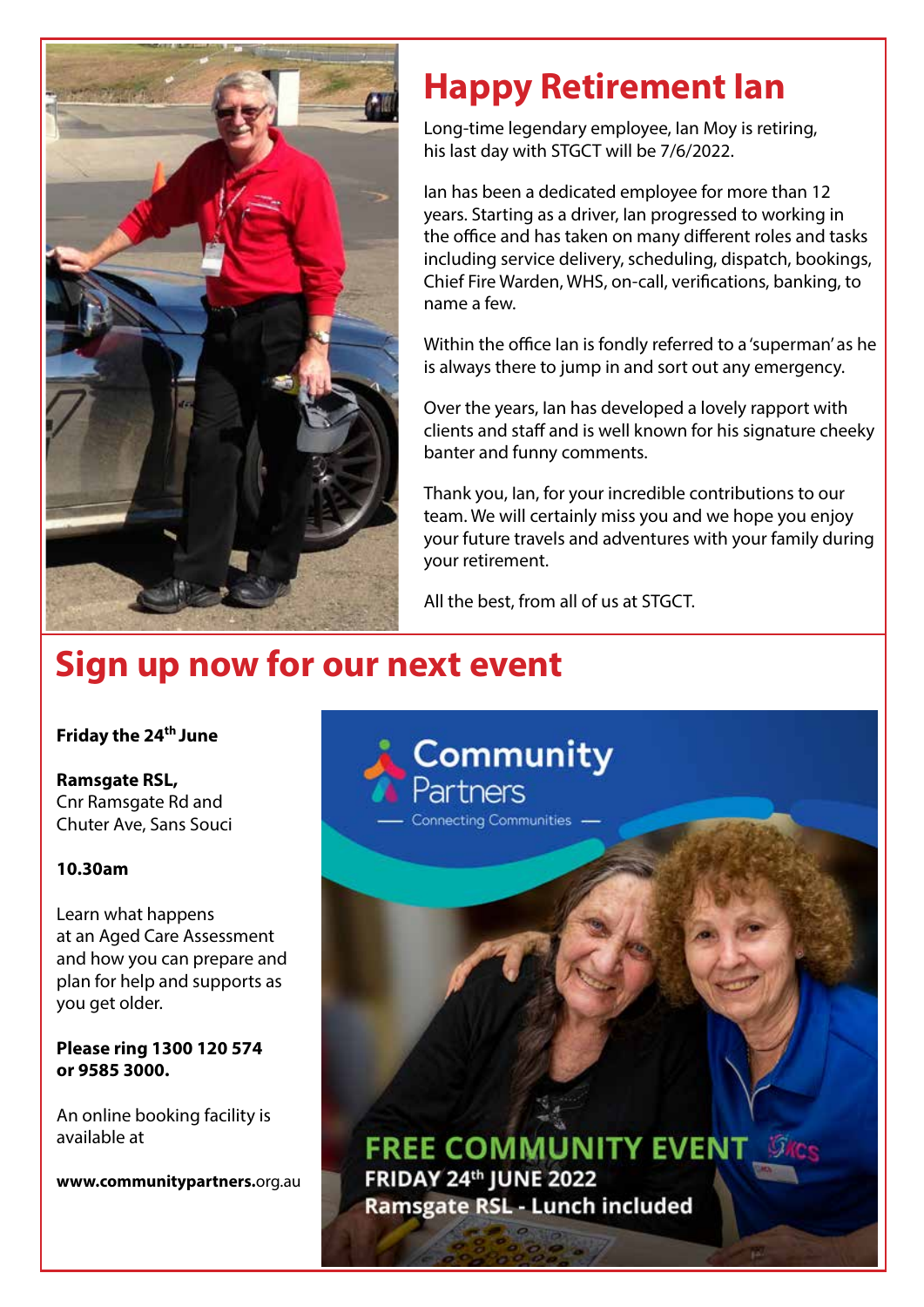# **City Service**



| <b>Schedule</b>                                                | <b>Exact drop off / pick up address</b>     |
|----------------------------------------------------------------|---------------------------------------------|
| Stop 1 - RPA - Royal Prince Alfred Hospital                    | Salisbury Rd (near Chris O'Brien Lifehouse) |
| Stop 2 - Sydney Dental Hospital & Central Railway Station      | Randle Street (near Central Station)        |
| Stop 3 - Sydney Eye Hospital for Macquarie St appointments     | <b>Hospital Road</b>                        |
| Stop 4 - City appointments                                     | <b>Central Business District area</b>       |
| Stop 5 - St Vincent's Hospital                                 | <b>Victoria Street</b>                      |
| Stop 6a - Prince of Wales Hospital - Main entrance             | High Street - Main entrance                 |
| Stop 6b - Prince of Wales Hospital - Private hospital entrance | <b>Barker Street</b>                        |

# **TIMETABLE**

|                                     | <b>Approximate times</b> |
|-------------------------------------|--------------------------|
| Earliest Drop off                   | 8.00 - 9.00 am           |
| Approximate Drop off / pick up from | 11.00 am to 12.00 pm     |
| Approximate Drop off / pick up from | $3.00 \text{ pm}$        |
| Last return pick up                 | 5.00 pm                  |

• Exact times are somewhat flexible depending on the schedule for the day

• Passengers will receive a courtesy call the day before to advise of exact pick up time

• Generally, allow up to 2 hours travel time

# **To book for the City Service call 9585 3000**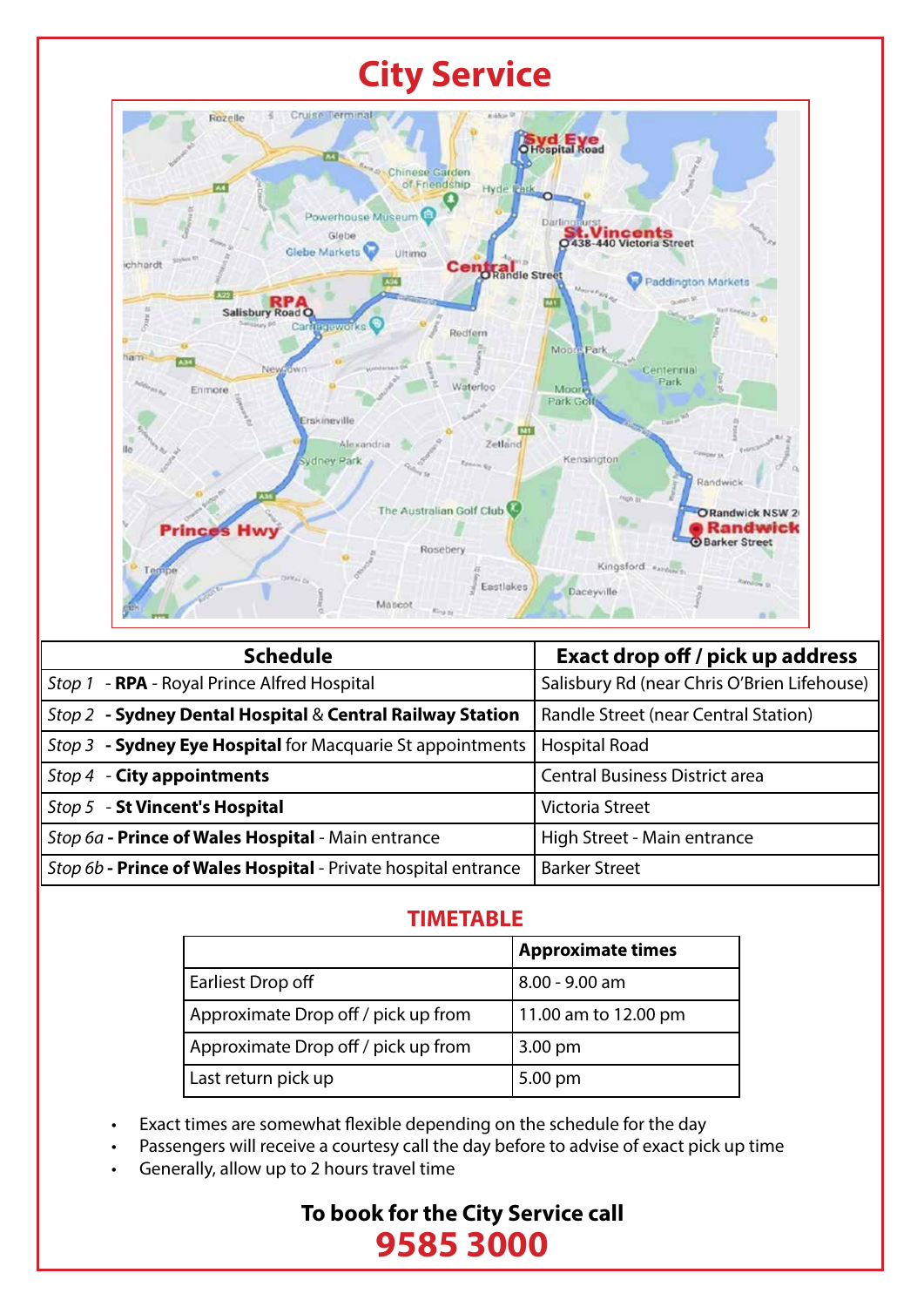

Active Live stonger, Live longer

**Remember to keep hydrated, eat well and exercise regularly**





### **CALL SHANNON ON 95853000 FOR MORE INFORMATION**



### **AQUA AEROBICS**

**IRT Peakhurst**

**Transport \$10 & \$12 per Class**

Tuesdays at 10.30am *(limited places)*

Enjoy some gentle exercises in the beautiful heated pool at IRT and hop in the spa to relax at the end.

Bring/wear your cossies and a towel.

# **STEADY STABLE AND ABLE**

**Oatley Uniting Church Hall**

**Transport \$10 & \$8 per Class**

Wednesdays 11.30am to 12.30pm School term - ring to check dates

Exercise and have some fun with a cardio-vascular warm up, strengthening and balancing exercises.

You will need to walk independently and be able to get yourself in and out of chairs.

# **CHAIR YOGA Mortdale Community Centre**

**Transport \$10 & \$10 per Class**

Tuesdays 11.15am to 12.15pm Thursdays 1.30pm to 2.30pm School term - ring to check dates

Ideal for people who find it difficult to stand up for an entire class. Exercise in your chair & feel the benefits of stretching.



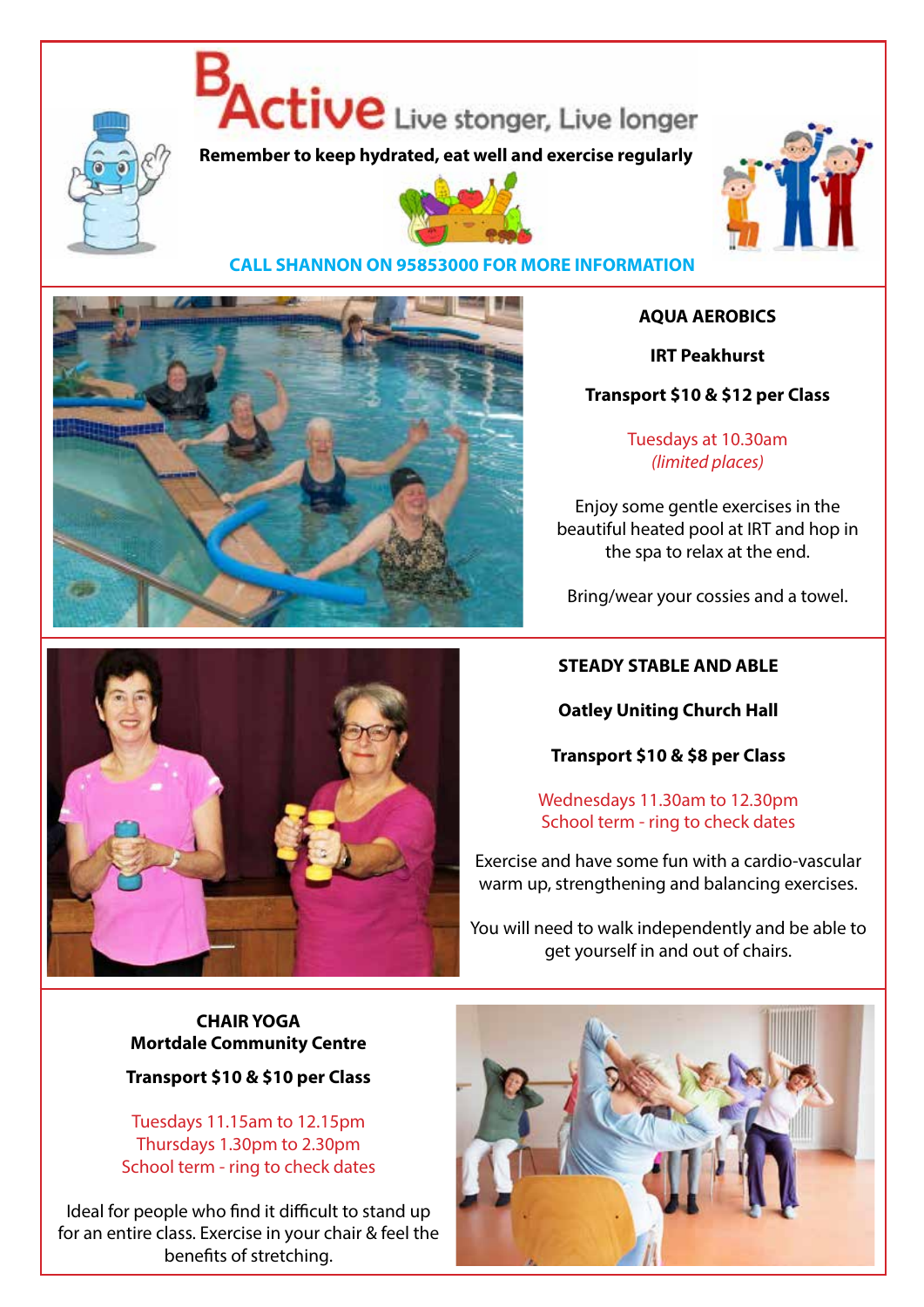# **Pumpkin and fetta frittata**

Preheat oven to 160°C.

Use an ovenproof 22 cm non-stick frying pan. Spray with olive oil and place over medium-low heat on the stove.

Add pumpkin and onion. Cook 6-8 min, until soft and golden, stirring occasionally. Add garlic and stir it in.

Whisk eggs and milk in a large jug and season. Pour the egg mixture in the pan over the pumpkin. Sprinkle with fetta and pumpkin seeds. Bake in the oven for 10 mins or until just set.

Take the pan off the heat and let it cool slightly. Cut into wedges, drizzle a little pesto over and serve with rocket.

# **Ingredients:**

- 500 diced pumpkin
- 1 small red onion, cut into thin wedges
- 1 clove crushed garlic
- 6 eggs
- 2 tbsp milk
- 100g crumbed fetta
- 2 tbsp pumpkin seeds
- Basil pesto
- Baby Rocket leaves



**TECH CLUB - USING APPLE iPADS and iPHONES** bring your own iPad

(not suitable for Android eg SAMSUNG)

# **Mortdale RSL**

**Transport \$10 & Classes are \$5** *Two sessions on Thursdays: 12.30pm to 2.00 pm 2.30 pm to 4.00 pm*

Join the digital age by learning how to navigate your way, set up and get the most out of your iPad and iPhone.

# **KNIT N NATTER**

# **Menai Community Centre**

# **Transport \$15 & \$3 per get together**

# Tuesday 1.00pm to 3.00pm

Join us for a relaxing social afternoon of tea and coffee, chatting and knitting. - BYO knitting.

> **This event is hosted by 3 Bridges Community**



Enjoy!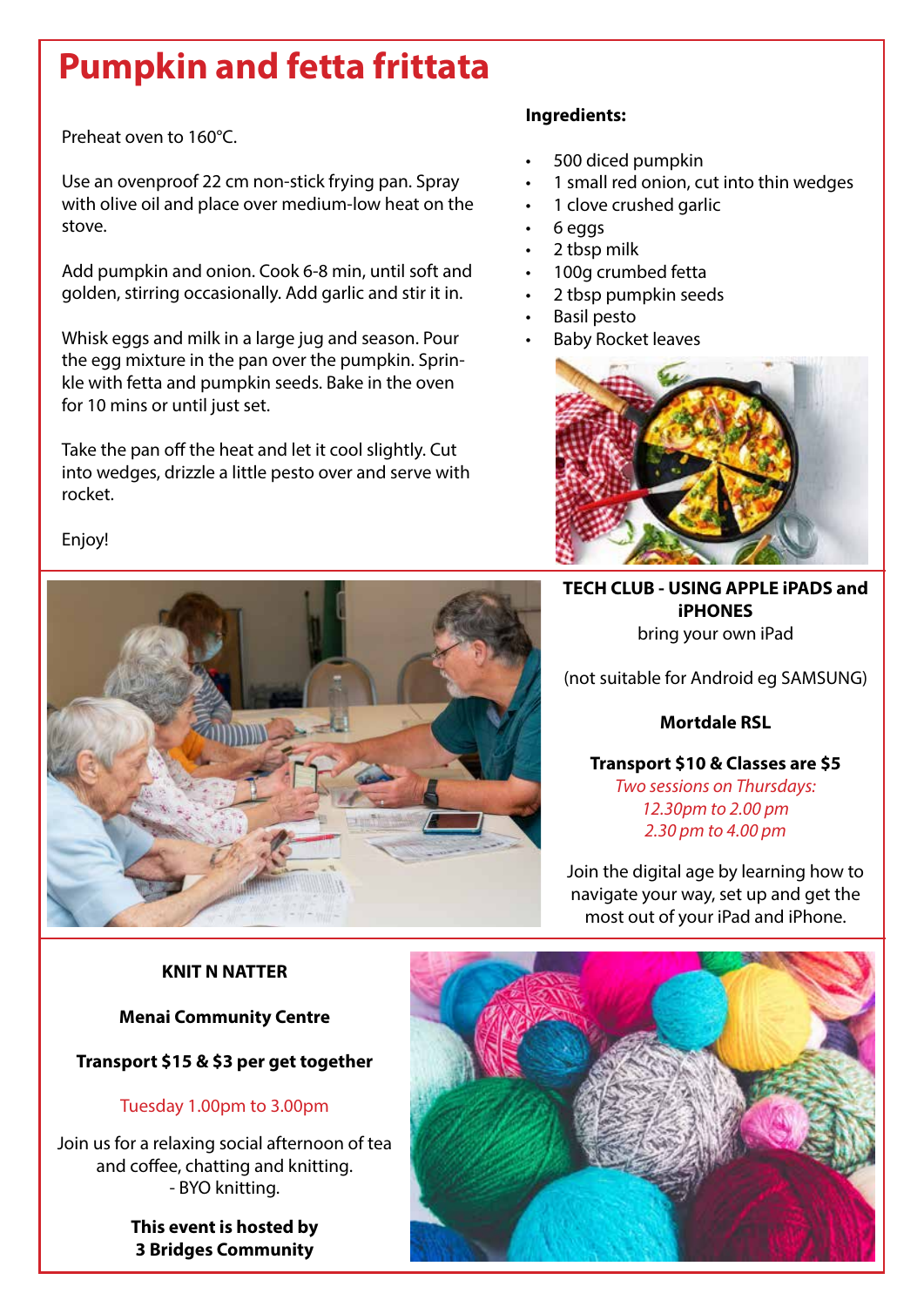# **Floriade two night trip**

The trip to Floriade will set off on the 20<sup>th</sup> September and will return home on the 22<sup>nd</sup> September.

We plan to visit National Arboretum Canberra, Cockington Green Gardens, Parliament House, a Gallery of your choosing, the War Memorial and of course the beautiful Floriade.

The estimated costs for this two night - three day - trip will include:

• Accommodation, transport and support staff: Single \$750

Couple \$1,000 (\$500 per person)

- Activities \$60 per person
- Food \$200-250 per person

Total costs for a **single is approximately \$1,010** Total costs for a **couple is \$1,520 (\$760 per person)**

**Please call Carol to book your trip or for any queries.**







# **How to get your copy of News and Views**



*You can now purchase a subscription to receive the newsletter in your letterbox! No need to send us self addressed/stamped envelopes any more. We will organise it all for you.* 

| <b>SUBSCRIPTION</b>    | Receive a copy delivered to your home by post. Call 9585 3000 to set up.<br>Subscription cost is only \$25 for 6 months or \$45 for 12 months.<br>Pay by credit card, cash, cheque or bank transfer. |
|------------------------|------------------------------------------------------------------------------------------------------------------------------------------------------------------------------------------------------|
| <b>BY EMAIL</b>        | Receive a copy by email, call 9585 3000 or email newsletters@stgct.org.au                                                                                                                            |
| <b>IN OUR VEHICLES</b> | Copies are available in our vehicles - ask one of our friendly drivers or carers.                                                                                                                    |
|                        | <b>ON OUR WEBPAGE</b> Download from the 'Newsletter' page on our website www.stgct.org.au                                                                                                            |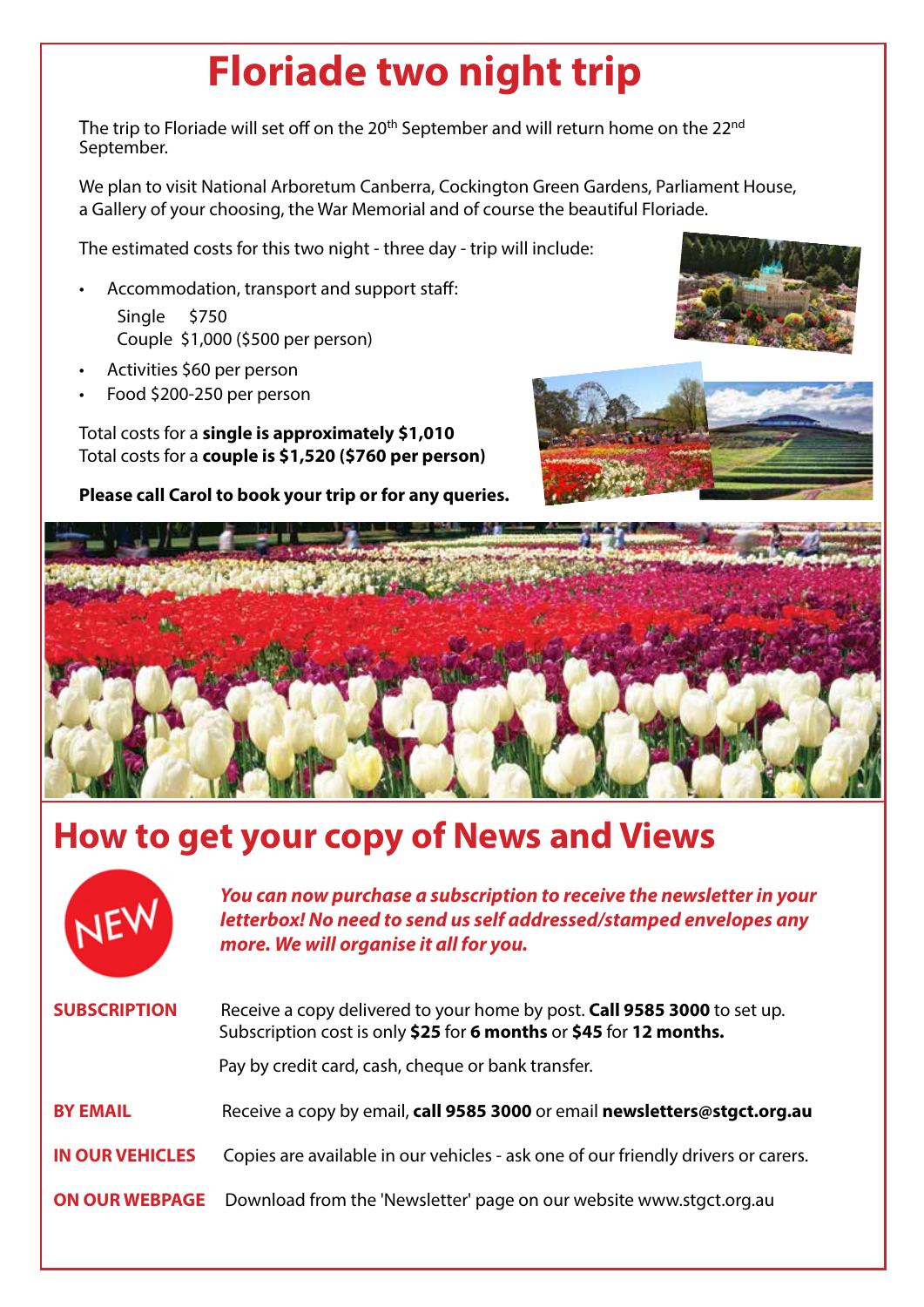# **We're going Shopping**

The Shopping Bus is \$10 per person or \$15 per couple.

### **JULY shopping dates are:**

**Area 1 Group - Roselands** FRIDAY 8th & 22nd. **Area 2 Group - Rockdale Plaza** FRIDAY 1st, 15th & 29th.

There is a maximum of 4 shopping bags each allowed on the bus (combined weight of 16kg).



# **Area 1 Suburbs**

Beverly Hills, Blakehurst, Connells Point, Kyle Bay, Lugarno, Mortdale, Oatley, Peakhurst, Penshurst, Riverwood, South Hurstville, Hurstville Grove.

Allawah, Arncliffe, Banksia, Bardwell Park, Beverly Park, Bexley, Bexley North, Brighton-le-Sands, Carlton, Carss Park, Dolls Point, Hurstville, Kingsgrove, Kogarah, Kogarah Bay, Kyeemagh, Monterey, Ramsgate, Ramsgate Beach, Rockdale, Sandringham, Sans Souci, Turrella.

**Area 2 Suburbs**

# **Bingo Bus**

# **Play Bingo and have a bite to eat with your friends.**

| <b>WEDNESDAY</b> | South Hurstville RSL       |
|------------------|----------------------------|
| <b>THURSDAY</b>  | St George Leagues Club     |
| <b>FRIDAY</b>    | <b>Bexley RSL</b>          |
| <b>FRIDAY</b>    | <b>Masos Club Mortdale</b> |

*Bingo starts* 9.30 am 10.30 am 10.30 am 11.00 am

*Pickup starts 1 hour and 15 minutes before bingo, arriving 15min early.*

# **Transport \$7 Return Call the office on 9585 3000 to book**



# **Taxi Vouchers**



Occasionally we may issue you with a taxi voucher for the trip to or from your appointment. The taxi vouchers are only issued when we cannot meet the demand or provide a vehicle in a timely manner. If you are given a taxi voucher:

- Call any taxi service.
- Often the receptionist will assist to call a taxi if you ask them.
- Provide the taxi voucher to the driver at the end of your trip.
- Vouchers are capped at \$35 for local trips and \$50 for outside the local area.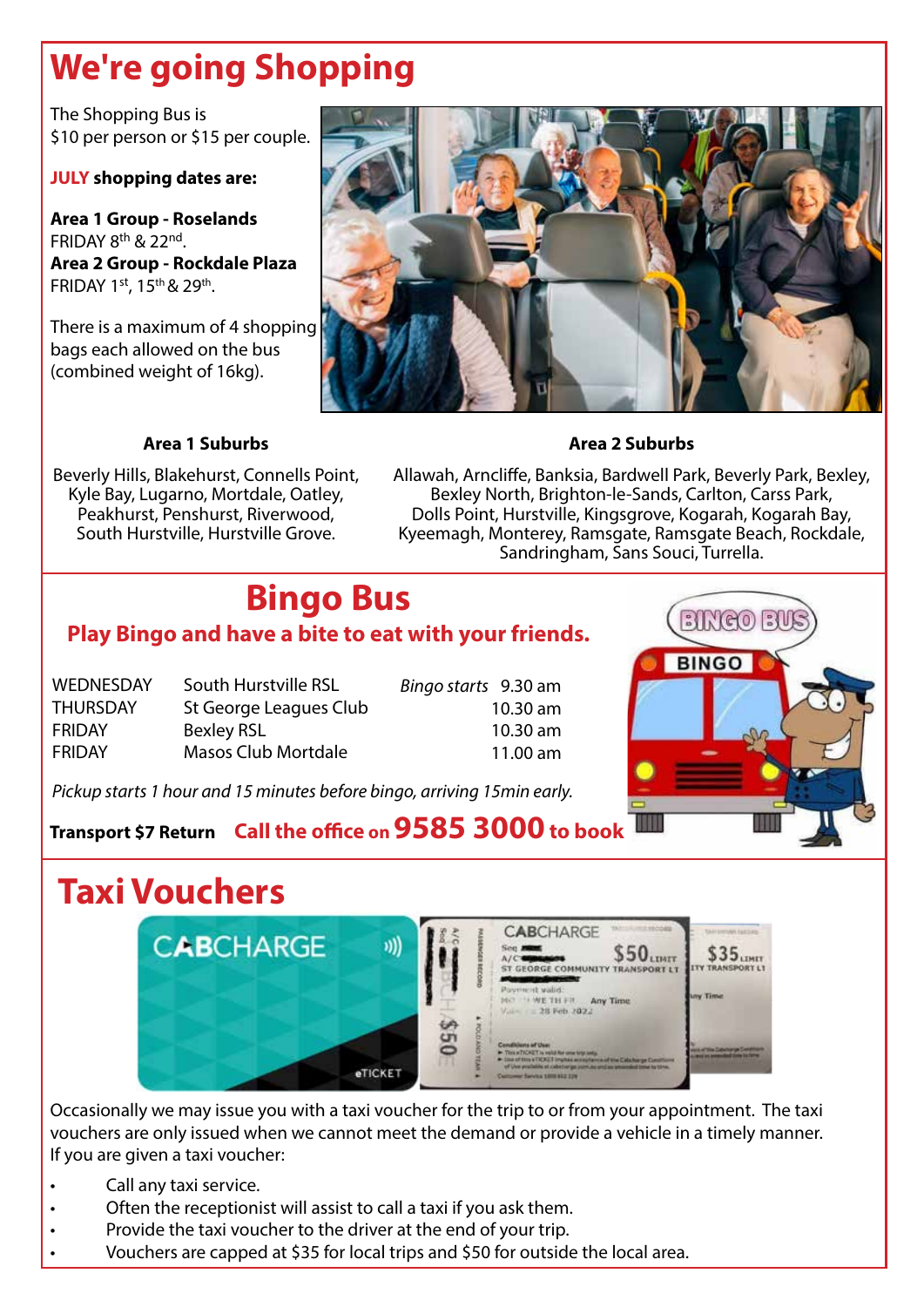# **Social Outings Bookings**

**Call 9585 3000.** Any staff member can take your booking. If you have an email address, send your selected outings to angelica.barger@stgct.org.au and you will receive a reply email.

# **Payments**

Entry fees are to be paid ON THE DAY unless we ask for a prepayment.

# **Cancellations**

If something changes and you need to cancel your booking call the office as soon as you can. If it is out of hours, leave a message and include the day of the booking you are cancelling, your name and phone number.

# **Social Outings Reminder Phone Calls**

You will receive **two** courtesy reminders for each outing.

**1. Two days before between 10.00 - 11.00am:**

"This is a Social Outing reminder. In two days' time you are booked to go to ... [name of the of the outing]. *You will receive another courtesy call the day before the outing with your schedule pick up time. Thank You."*

**2. The day before between 3.30 - 4.30pm:**

*"Tomorrow you are going on a Social Outing to* [name of the outing]. *Your scheduled Pick up time is, \_\_:\_\_am. Please be ready for pick up twenty minutes before \_\_:\_\_am. Stay indoors, the bus will call on approach."*

At the end of each message please follow the prompts to confirm or cancel your outing.

- 1. Accept all trips
- 3. Listen to the message again
- 7. Repeat menu options
- 9. Cancel trips by simply pushing the corresponding number ie press "1 to confirm" or "press 2 to cancel."

If you are unsure, you can call the office on 9585 3000.

# **Social Outings, Accounts and Prepayments**

- Pay for events requiring prepayment, over the phone with your VISA or Mastercard.
- Pay for social outing bus fares in cash on the day. Alternatively we invoice you once a month. To be invoiced please call the office on 9585 3000, to set up an account.
- All events not requiring prepayment need to be paid for on the day in cash.





 *We are replacing bus prepayments with a monthly invoicing service. We can no longer accept prepayments for bus fares - sorry!* 

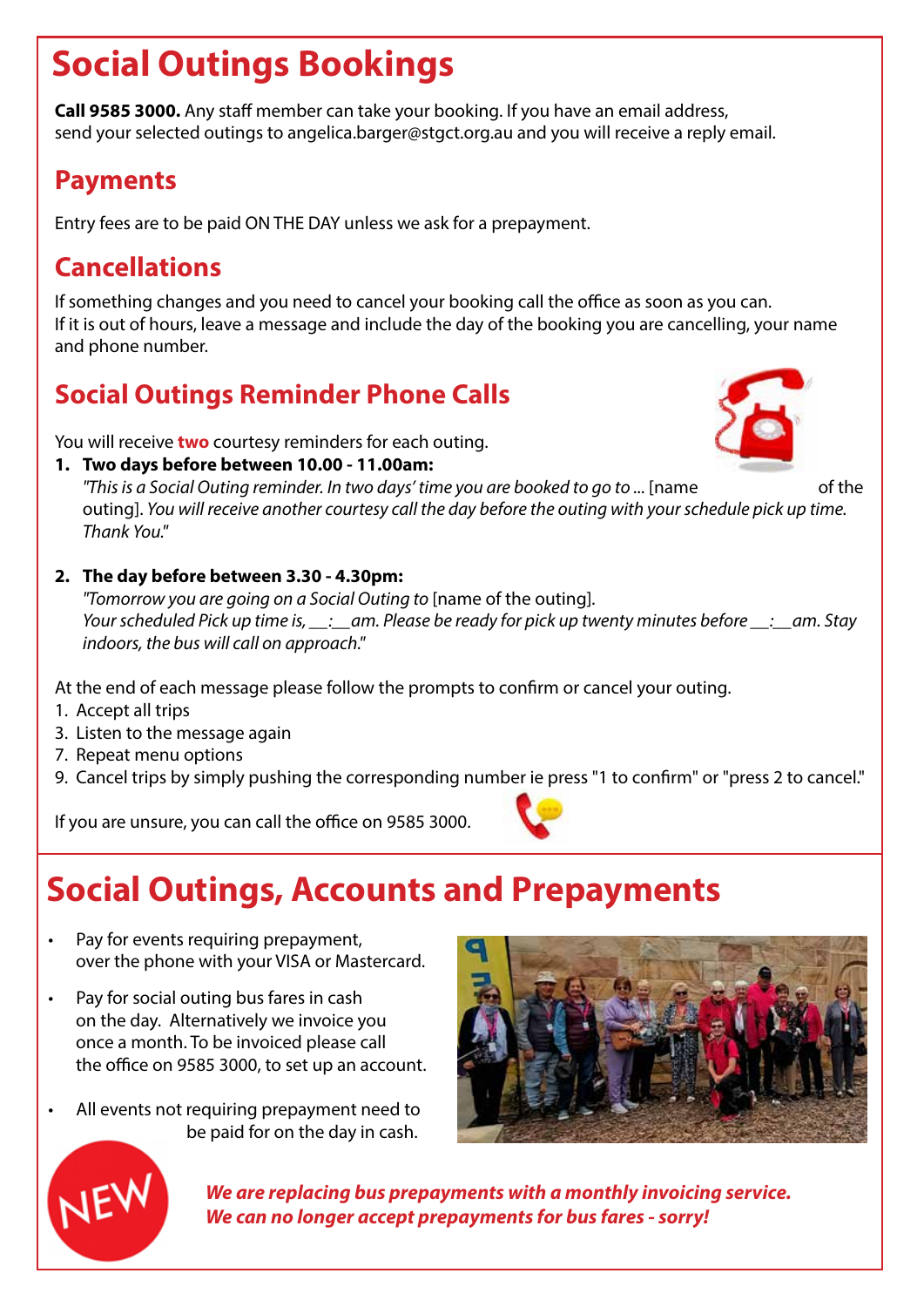# **July Social Outings Calendar**

# Sunshine *<u>roup</u>*

#### **Thursday 21 July**

#### **STGCT Christmas in July: Olds Park Bowling Club with Ian Blakeney**



Let's be merry and bright and celebrate Christmas in July together! Ian Blakeney will entertain with music and singalongs. The St George Community Transport team will join the Sunshine Group for shenanigans and yummy food!

Buy your favourite choice of bistro lunch.

**\$15.00 Entertainment and morning tea**



**The following outings are in response to demand from all of our Chinese clients, and are open to all.**

### **Thursday 19 July**

### **Tamarama Beach for Coffee**

7月19日 周二 Tamarama 海滩和早茶

这个海滩隐藏在东区海滩的一个裂缝中, 阳光下可坐着欣赏海浪起伏的好地方, 再来一杯咖啡或热巧克力,温暖和满足。 (请穿上保暖外套,如天气不好, 将在附近找一处室内的地方活动和午餐)

### **Thursday 26 July**

### **Ramsgate RSL Yum Cha or Bistro**

7月26日 周二 Ramsgate RSL 饮茶好时光

Zen 中餐厅以优质出品和环境而享有盛誉。 赶紧报名参加悠闲享受的一天。如天气许可, 我们的司机将带您到附近海滩漫步,欣赏海湾美丽景色。



### **Outing Key**

stairs involved

uneven ground or gravel paths  $\alpha$  no wheelchair access  $\alpha$  long day

Some walking









bring money for a meal



no walker access **Opal** Opal Card

**If any of our outing venues cancel, an alternative will be organised.**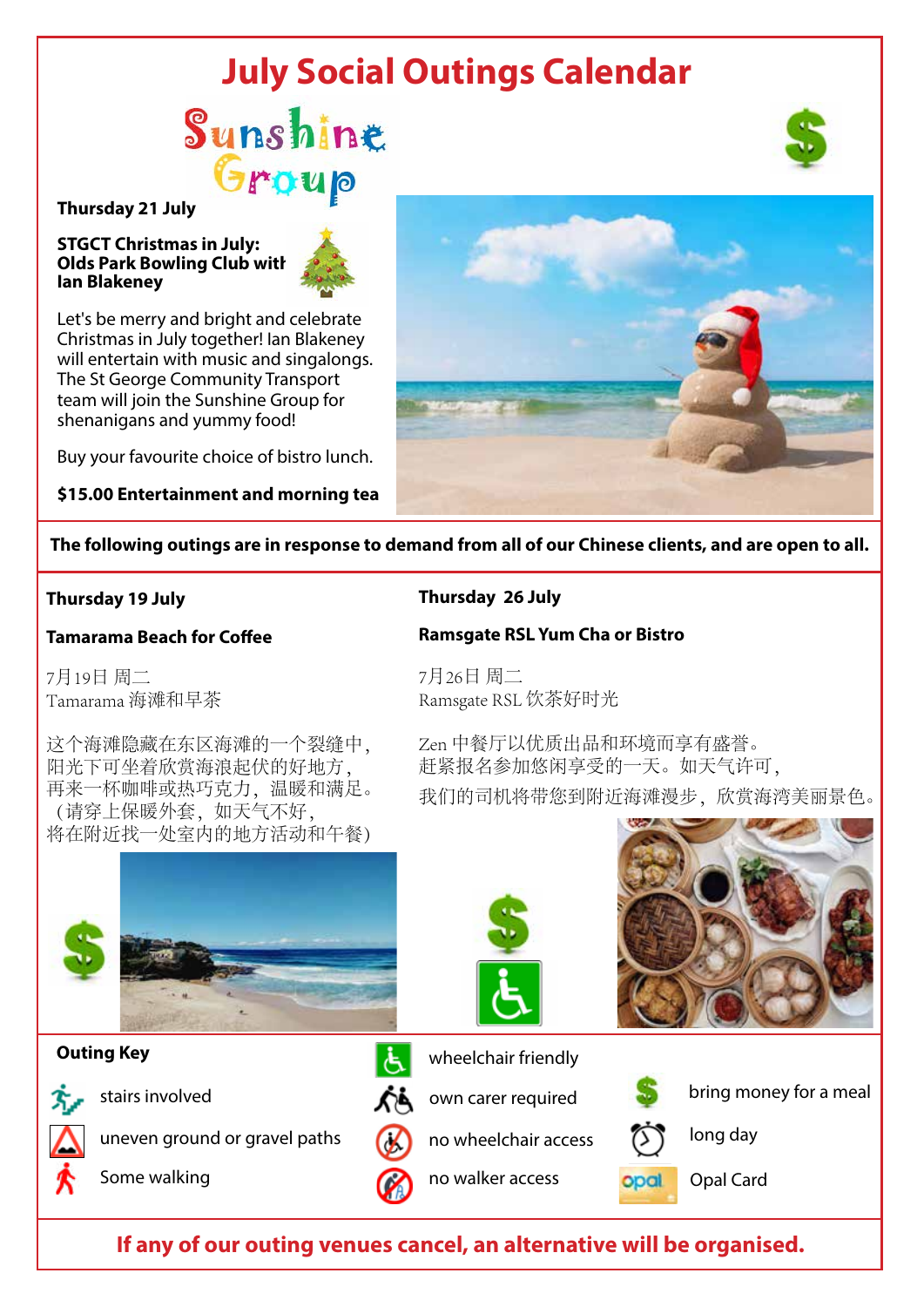### **Friday 1 July**

# **Sydney Craft & Quilt Fair plus The Australian Quilt Show, Sydney Showground**

Buy your supplies for knitting, crochet, textile craft, quilting, papercraft and more at this fair. Look at the beautiful displays of handcrafted treasures, listen to a talk or panel interview or take part in a free workshop. Buy something special and artfully hand made.

# **\$15.00 Bus \$21.00 Concession**

# **Monday 4 July**

# **Illawarra Bee Keepers, Sutherland**

Bee enlightened, find out everything you ever wanted to know about bees and bee products; their genetics, beeswax products, making mead and more. This bee museum and teaching facility demonstrates and educates about pollination, honey and the difficulties faced by bees and their keepers worldwide. Also an opportunity to stock up on fresh honey as we can buy it there.

# **\$15.00 Bus Donations**

**Tuesday 5 July**

# **Westfield East Gardens Shopping**

An opportuniy to visit a shopping centre outside of the local area. At this Westfield we find a wide range of stores such as Myer, Country Road, Target, Big W, K-Mart, Bond, Sussan, SuzanneGrae, various jewelry stores including Swarovski, Williams shoes and lots more. If you enjoy a large shopping centre come along.

# **\$15.00 Bus**

# **Wednesday 6 July**

# **High Tea: Kathy's Cottage, Waterfall**

You will enjoy high tea at Kathy's lovely Cottage near the Royal National Park at Waterfall. We will devour special treats Kathy has professionally prepared and which are served in a lovely home environment. While here why not have a browse in the mini shop full of treasures Kathy keeps here too. There is one step to enter the cottage.

**\$15.00 Bus \$35.00 High Tea** 

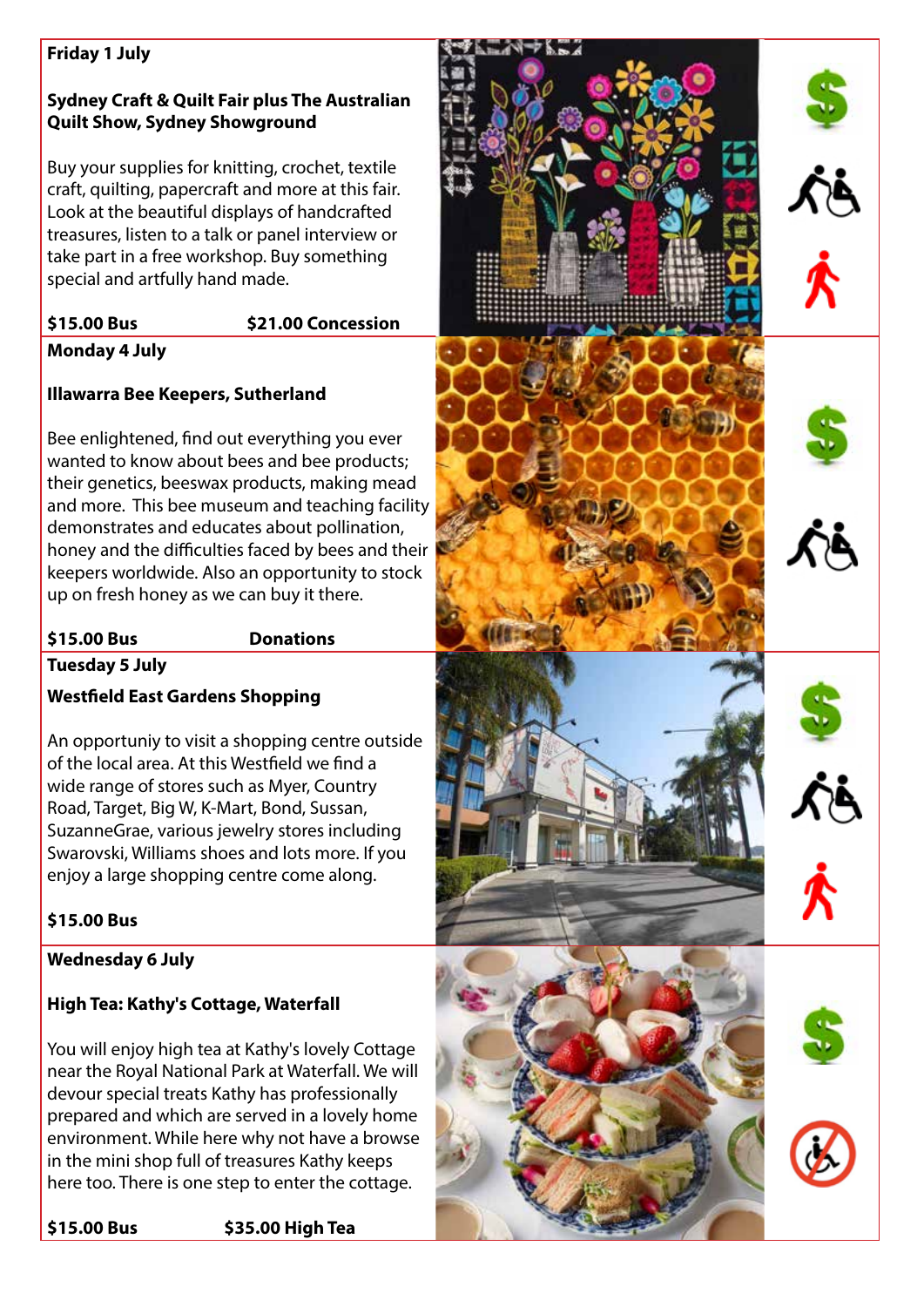### **Thursday 7 July**

# **Australian Turf Club Heritage Centre, Randwick**

This centre keeps information, objects and art work on thoroughbred horse racing across New South Wales, including material relating to Sydney's four racecourses Royal Randwick, Rosehill Gardens, Canterbury Park, and Warwick Farm. We will get a tour of the building, see the collections and find out the history.

# **\$15.00 Bus**

**Friday 8 July**

# **Whale Watching from Kurnell Shore 1**

Bring your binoculars and warm clothes, and we'll head to a strategic lookout for spotting whales. There are no guarantees of course but one thing is certain, if we don't try we'll definitely miss them. Whilst looking out to sea why not share your whale watching stories?

# **\$15.00 Bus**

**Monday 11 July**

# **Simply Lunch: Manly, Freshwater and Harbord Diggers**

We can never have enough of our beautiful Sydney coastline. Fill your heart and soul with the sight of the gorgeous northern beaches and then have lunch at the stunning Harbord Diggers. Everybody loved it last time we went.

# **\$15.00 Bus**

**Tuesday 12 July**

# **Whale Watching from Kurnell Shore 2**

First one to spot a whale buys the coffees. Nah, only kidding. We are so lucky in Sydney with these awesome blue giants and other sealife swimming past. While we hope to see some whales, no harm in trying, we will definitely enjoy the ever spectacular views of the pacific ocean.



# **\$15.00 Bus**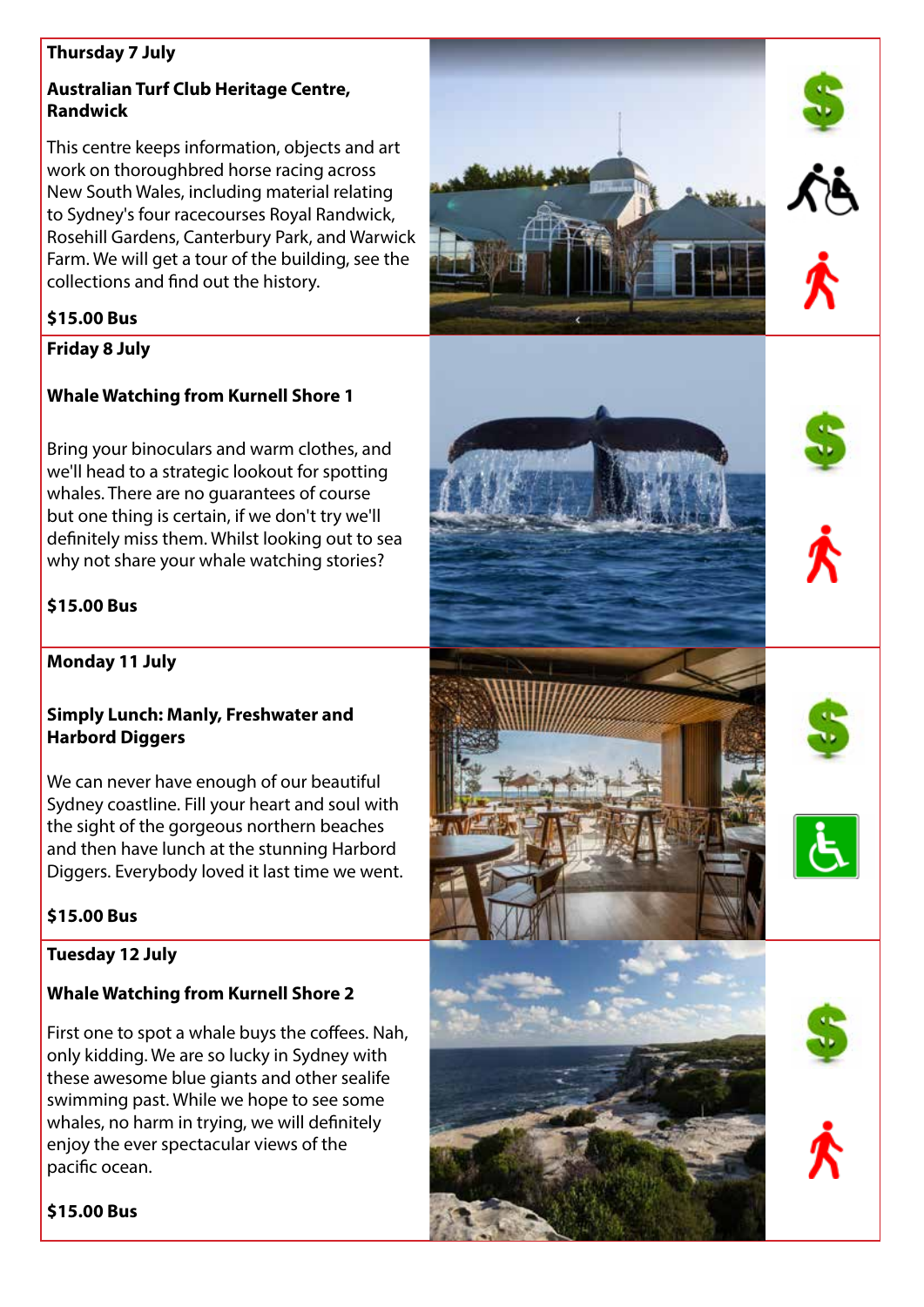### **Wednesday 13 July**

# **Sydney Jewish Museum, Darlinghurst**

Today we are on a self guided tour at the Sydney Jewish Museum looking at the well documented and often difficult past of the Jewish people. Well made displays includes a recreation of George Street, Sydney, in the 1840s showing the many Jewish businesses.

**\$15.00 Bus \$12.00 Entry** 

# **Thursday 14 July**

**The Michael Bublé Christmas in July Show, performed by Mitch Capone, Casula Powerhouse**

Warm your soul listening to the smooth voice of Australian superstar Mitch Capone, singing songs like Feeling Good and Beginning To Look Like Christmas, Michael Bublé style. Enjoy the 5 piece band and magnificent show. Complimentary tea or coffee and cake.

 **\$25.00 Concession \$15.00 Bus Prepay by 1/7**

**Friday 15 July**

# **Simply Lunch: Strathfield Golf Club**

With a stunning outlook from the seating area, over the greens, we will enjoy Australian classic meals with a modern twist. Reading the menu is both mouth watering and tantalising. Don't worry, classic beer battered fish and chips also available

# **\$15.00 Bus**

# **Monday 18 July**

### **Carrs Cottage Museum**

Returning to this heritage listed former park ranger's residence Carrs Cottage, and the museum that is kept here. Kogarah Historical Society will kindly let us have a walk through and talk to us about the history of the cottage and surrounding areas. Then there's lunch somewhere nice!

**\$15.00 Bus \$5.00 Tour**

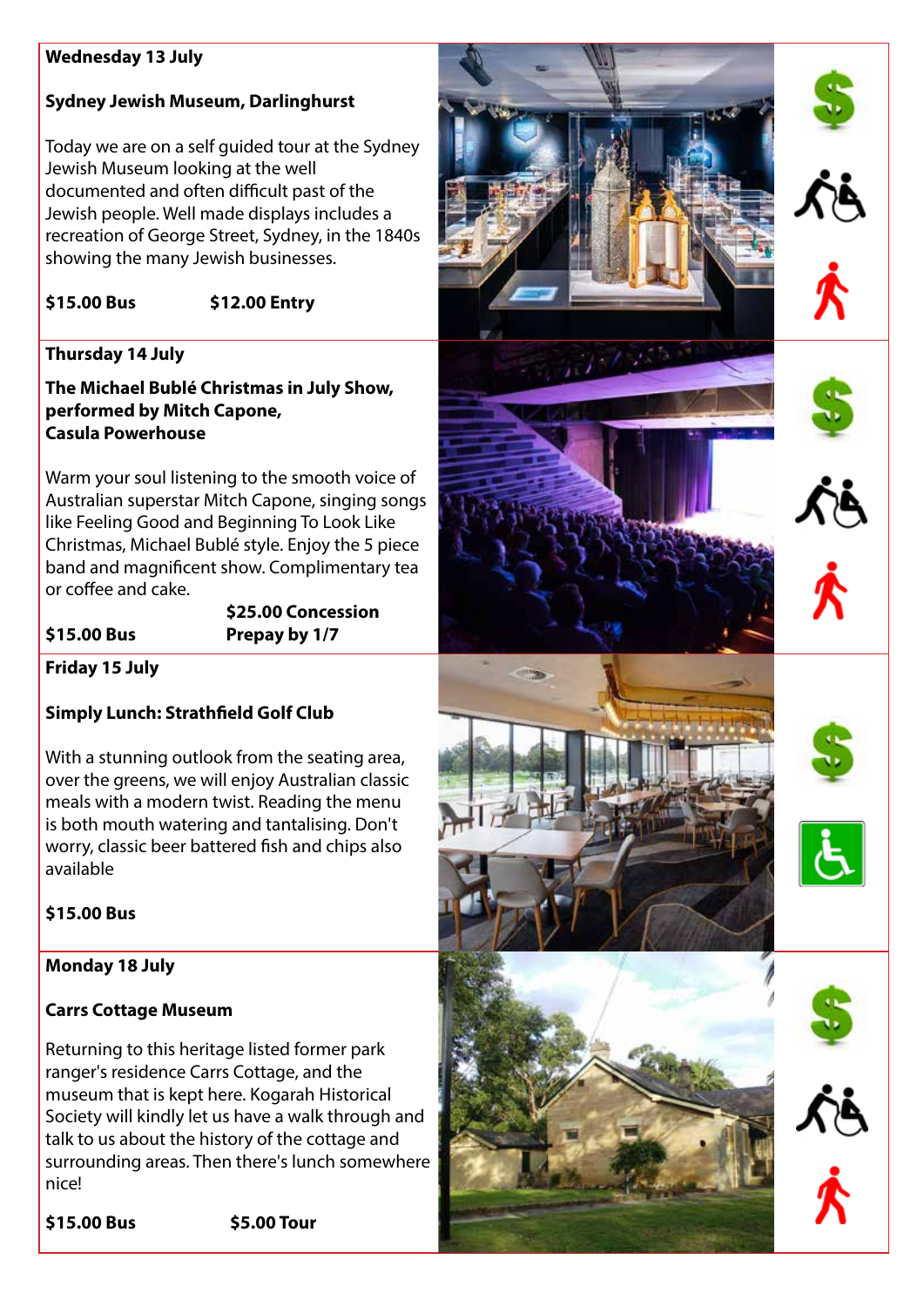#### **Tuesday 19 July**

### **Tamarama Beach for Coffee**

Planning for a lovely sunny winters day! This gorgeous beach gem hidden in a crevice on our Eastern Beaches is a lovely spot to sit in the sun and watch the waves. Perfect with coffee or hot chocolate. Should the weather not agree (we know it happens) we will find a lovely warm alternative.

#### **\$15.00 Bus**

#### **Wednesday 20 July**

### **Local Pub Lunch: Narwee Hotel**

Let's catch up and have a delicious meal in a relaxed atmosphere at Narwee Hotel. When did you last buy a Fisherman's Basket at the cost of a mere \$15? Great mix of choices on the menu. Will you have a wrap, a pasta dish or the Aussie favourite Chicken Parmigiana?

### **\$15.00 Bus**

**Thursday 21 July**

### **STGCT Xmas in July: Olds Park Bowling Club with Ian Blakeney**

We are doing our own Christmas in July this year. Keeping it local and fun! Come and see the STGCT team, buy your choice of Bistro lunch and be merry and bright! Ian Blakeney will bring the cheer and entertain us thoroughly!

### **\$15.00 Bus \$15.00 entertainment and morning tea**

**Friday 22 July**

### **Koch & Co Superstore, Auburn**

This florist supply wholesaler is Australian owned and has been in business for over 90 years. The superstore holds many treasures including a large range of silk flowers. Also find candles, pots and vases, photo frames, gift wrapping and lots more. Products as seen in Better Homes & Gardens.

### **\$15.00 Bus**

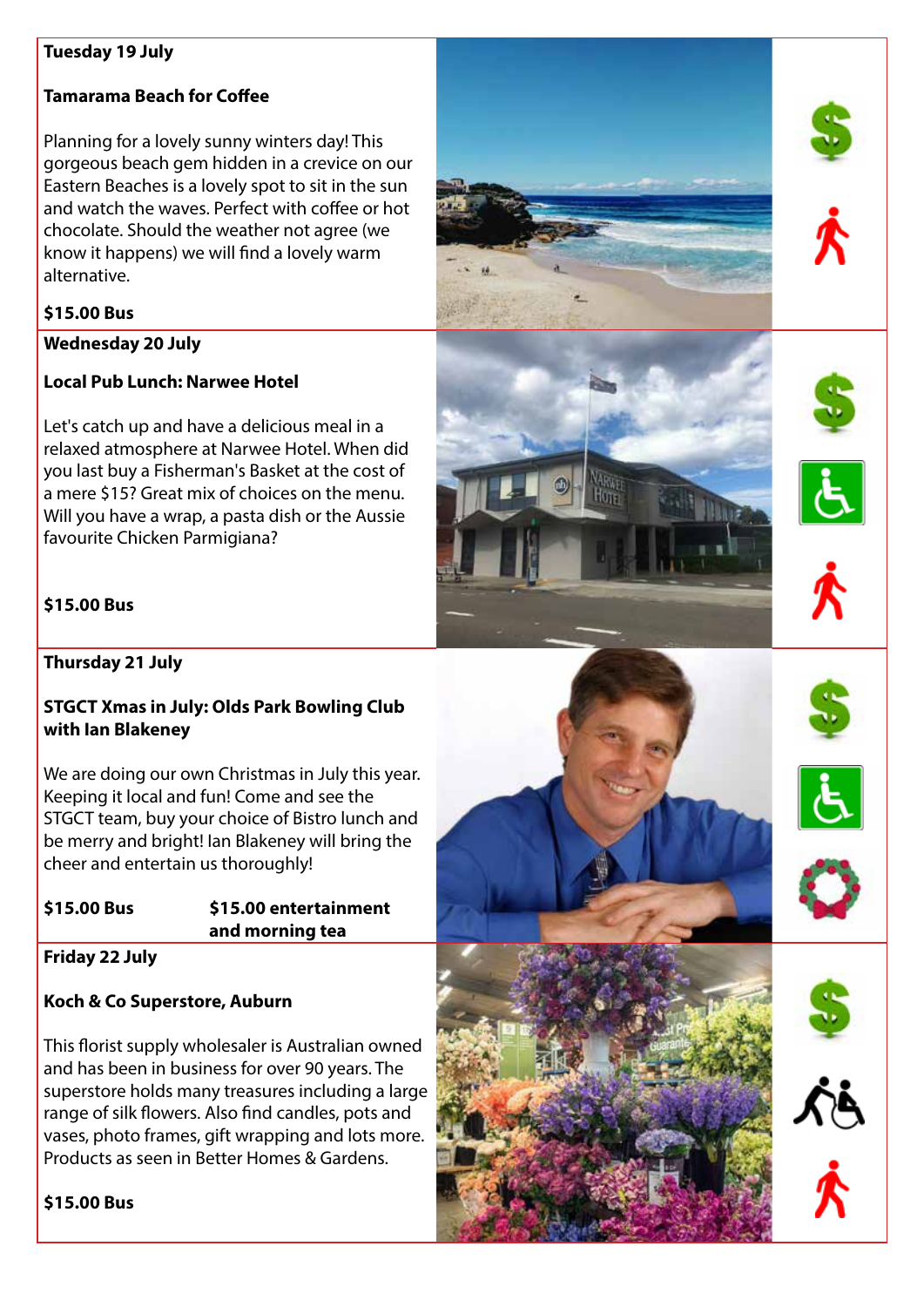# **Monday 25 July**

# **Archibald Art Prize & the Art Gallery of NSW**

The Archibald, Wynne and Sulman Prizes is the most engaging and famous Australian art event of every year. To see the exhibition costs \$18, but if you just want to browse the permanent exhibitions in the gallery it is free of charge. Morning tea and lunch available at the cafe.

# **\$15.00 Bus \$18.00 Archibald Exhibition The Gallery is FREE**

# **Tuesday 26 July**

# **Simply Lunch: Ramsgate RSL, Yum Cha or Bistro**

The club that never dissapoints. It is local, nicely set out and with great food and service. Zen Restaurant upstairs has Yum Cha and plenty of other flavoursome choices, such as a great range of \$16 main specials or why not try the Dumpling Bar. If you prefer, Mike's Grill offers the classic favourites and more.

# **\$15.00 Bus**

**Wednesday 27 July**

# **Sydney Tramway Museum, Loftus**

Take a step back in time at this old favourite, the Sydney Tramway Museum. A great range of historical Sydney trams and also some from Brisbane, Melbourne, Adelaide, Ballarat and Bendigo, as well as some from overseas.

### **\$15.00 Bus \$17.00 including morning tea and tram ride**

**Thursday 28 July**

# **Bass & Flinders Point and Memorial, Cronulla**

This memorial commemorates explorers George Bass, Matthew Flinders and the boy William Martin. We'll enjoy the georgeous waterviews towards Bundeena and the National Park, a stroll and find a lovely spot for lunch.



**\$15.00 Bus**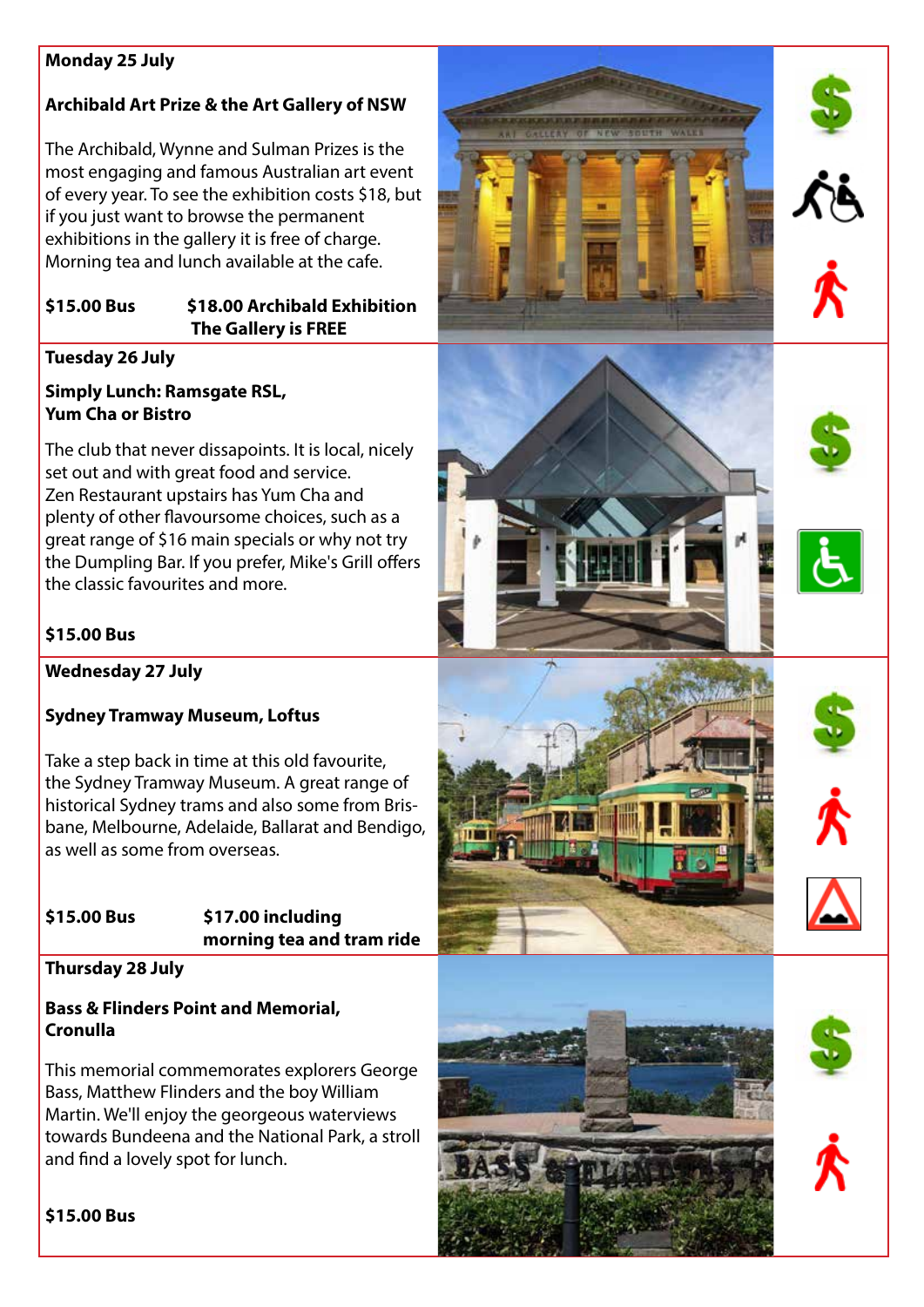### **Friday 29 July**

# **The Australian Motorlife Museum, Kembla Grange**

Come and see the Butler collection's wide range of heritage cars and memorabilia. There is also the Wayne Gardner Collection of trophies and motorcycles plus the NRMA Heritage Display. Bring your camera for fun photo opportunities.

**\$15.00 Bus \$22.00 including morning tea** 





eorge community<br>transport

Volunteer Home Visiting Program

9585 3000 www.stgct.org.au

# **Volunteer Home Visiting Program**

# **How does this program work?**

One of our team will visit you at home for 1 to 2 hours per week.

**What will we do?** 

- Enjoy a conversation
- Share cup of tea or coffee
- Work on a home project together
- Share a hobby together

To register for this program please call Carol or Robyn on 9585 3000 or email AskUs@stgct.org.au

# **Did you know ...**

We can provide transport on a short-term basis to any people, living in the St George area, who have no or limited access to private or Public Transport due to their location, financial resources, or physical and cognitive capacities.

They may need to get to medical, social, recreational or shopping appointments, attend rehab or something entirely left field. We recently had one client who sustained an injury and could not use public transport but needed to get to TAFE until she recovered.

Don't forget to spread the word. Call 9585 3000 for more information.

# **Won't you join us?**

Are you or anyone you know interested in being a volunteer driver or carer with St George Community Transport?

Find out more on the 'Join Us' page on our website and download an application pack, https://www.stgct.org.au/join\_us.html

You can also call Amalia on 9585 3000.